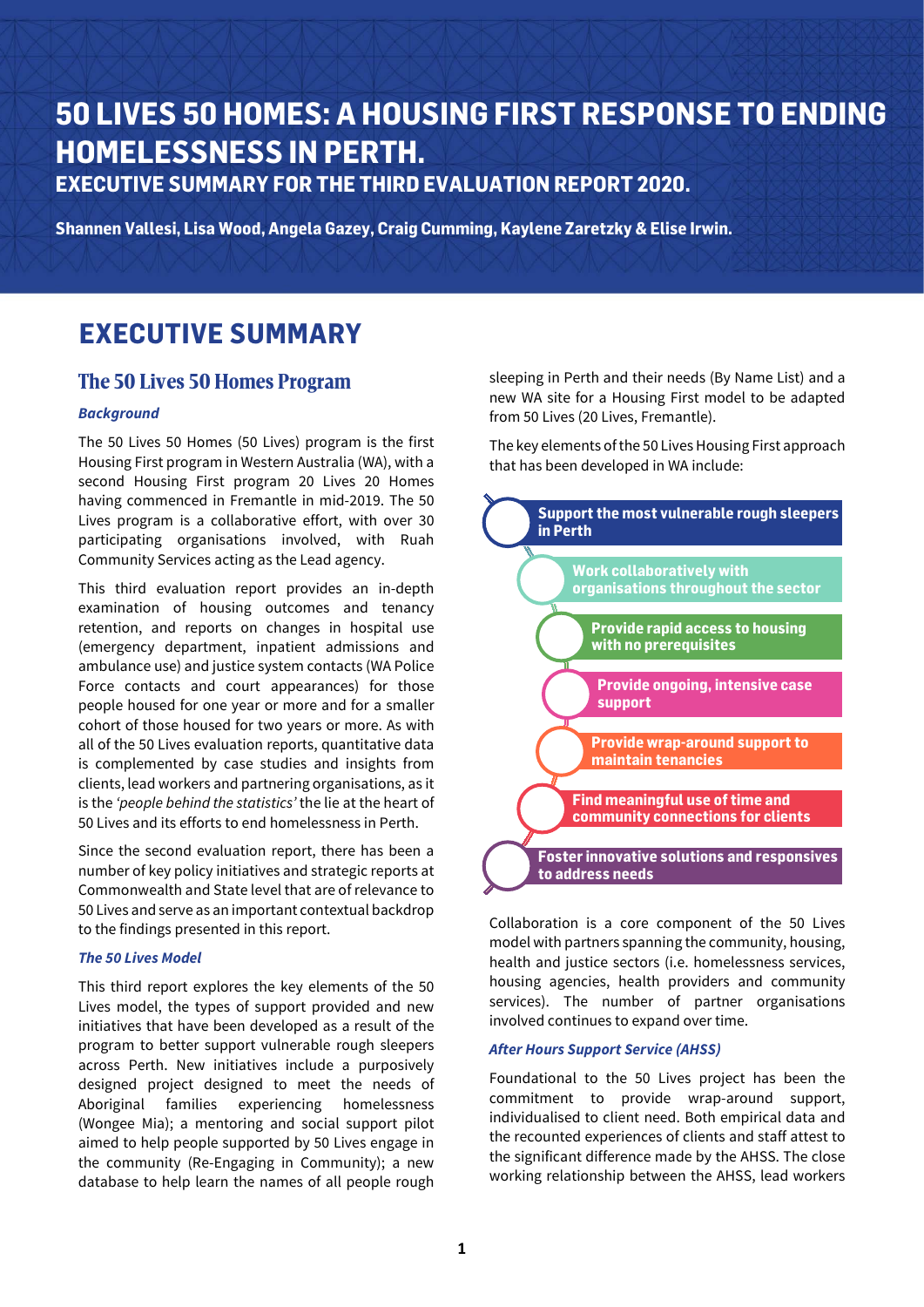from all participating partner organisations and Homeless Healthcare has enabled important continuity of care and quick responses to issues as they arise.

The AHSS has supported 176 clients since its inception. The AHSS is able to unravel underlying issues that may arise once housed or may have contributed to homelessness in the first instance and provides assistance in clients' housing, health and psychosocial needs. Additionally, they can support clients who are having issues with anti-social behaviour, relationships with neighbours or difficulty with property standards and help support them to become engaged in activities that align with their interests.

*…I wouldn't have survived without them, seriously. Even now just knowing they're there and just touching base with them even though it might be once a month… It's really comforting to know you have someone to call on if things get a bit wobbly. There's no judgement, they're really just there to help and it's really nice.* **– 50 Lives Client**

# Who is Supported by 50 Lives?



Since 50 Lives commenced up until the 30<sup>th</sup> of September 2019, a total of 341 individuals have been supported by the program.

The majority (52%) of people supported are male, with an average age of 37 years at program consent (ranging from 16 - 73 years). There is a huge overrepresentation of Aboriginal and Torres Strait Islander peoples in this cohort (38%), which is reflected through other evaluations of homelessness services in Perth.

Eligibility for support through the 50 Lives program is scoring ≥10 on the Vulnerability Index-Service Prioritisation Decision Assistance Tool (VI-SPDAT), a tool used to assess the current state of vulnerability of people rough sleeping, their future risk of housing instability and risk of premature mortality. Overall, 6% of individuals scored over 15, with one individual scoring a 19 (out of a maximum 20).

## Housing Outcomes

Integral to Housing First and to the 50 Lives program is the coupling of housing with wrap-around support. In contrast to many homelessness programs that only have capacity or funding to support people for a

defined time period (often 1 year or less), 50 Lives is committed to providing support for individuals for as long as they require, even if they lose their initial housing. Although supporting people to get and remain housed is a key outcome for 50 Lives, the program also recognises that stable housing can enable people to identify and address broader health and psychosocial issues. In turn, supporting clients to address these

needs enables tenants to remain housed. In appraising housing outcomes for 50 Lives over four years on, it is important to look not only at metrics pertaining to housing and tenancy sustainment, but also to consider the barriers currently hindering rapid permanent housing.

#### *Time Spent Homeless Before 50 Lives*

Prior to completing the VI-SPDAT, people supported by 50 Lives spent an average of over five years homeless (range 3 weeks – 40 years). This equates to a total of 1,721 years or approximately 628,000 days spent homeless for the 340 individuals we had survey data for prior to completing the VI-SPDAT.

#### *Number of People Housed*

As at the 30th of September 2019, 341 individuals had consented to be supported by the 50 Lives program. Of these, 162 individuals supported by 50 Lives and their partners/family members have been housed (a total of 237 people) in 186 properties. By the end of Dec 2019, at least an additional eight people had been housed.

Half (50%) of the properties that people housed through 50 Lives were provided by the Housing Authority, with about a quarter (26%) provided Community Housing Providers, with the remaining 24% housed in supported accommodation and private rentals.

#### *Time Taken to House People*

The median time to house people was 152 days (~5 months), with a third (33%) housed in less than three months. Challenges to rapidly housing people include people wanting to be housed in specific suburbs, moving out of area and then reengaging, delays in completing paperwork, requiring certain properties (i.e. single bedroom ground floor units) and issues around sector capacity (lacking lead workers). However, one of the greatest challenges to rapidly housing someone is the lack of available of properties. Currently a one-bedroom property on the Priority Housing Waitlist is a ~1.3 year wait.

#### *Sustaining Tenancies*

As at 30 September 2019, 132 out of 162 people supported by 50 Lives that had been housed remained housed, for an overall retention of 81.5%. This represents over 88,000 days or approximately 242 years of permanent accommodation provided since the program's inception.

Overall, despite whether people were housed via a 50 Lives allocated property or were housed otherwise, the one, two- and three-year retention rates were 81%, 73% and 71% respectively.

However, when comparing the carefully considered housing allocations via 50 Lives versus housed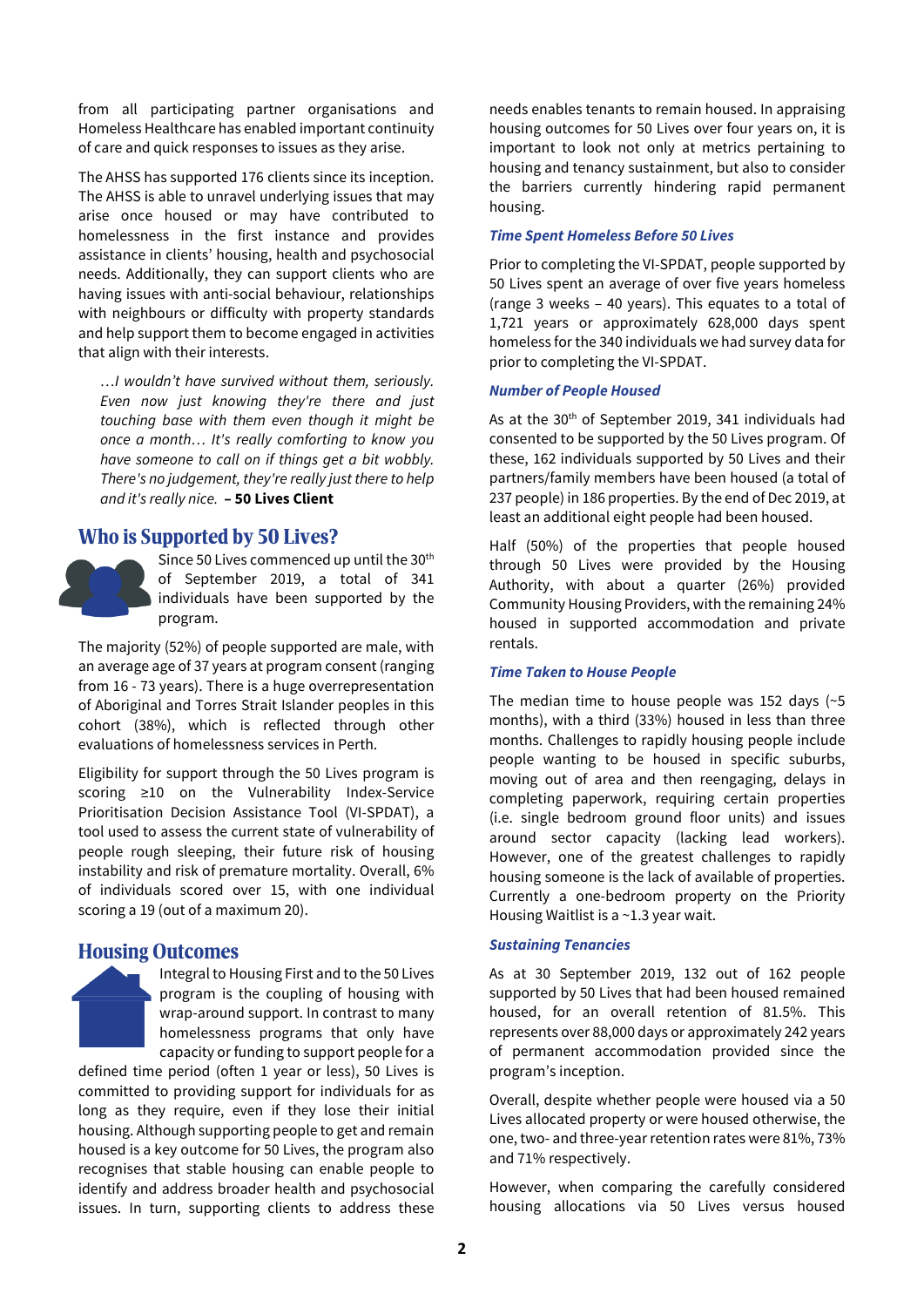otherwise, dramatic differences in retention can be observed. The one-year retention rate is 92% compared to 74% and the two-year retention is 87% compared to 64%. Demonstrating the powerful impact of purposeful allocation of housing in terms of desired location and proximity to services can have on the success in sustaining said property.

#### *Rebuilding Lives Once Housed*

50 Lives and Housing First more broadly is not just about rapid housing and tenancy retention, but also about engaging people community in meaningful activities and enabling people to have quality lives.

*It would be nice to get a job by the end of the year... and savings in the bank because I don't have any savings, so I hope for that.* – **50 Lives Client**

## Health Outcomes

Health and housing are both fundamental human rights, and it is difficult to achieve one without the other. Homelessness is strongly associated with higher morbidity, reduced life expectancy and greater usage of acute services, and there is a costly revolving door between homelessness and the health system. Poorer health outcomes and barriers to healthcare are particularly pronounced among people who are rough sleeping or who have been long term homeless, hence improving health and wellbeing is a key focus of 50 Lives.

#### *Health Profile*

As eligibility for 50 Lives is based on a VI-SPDAT score of ≥10, and poor health is a key determinant of vulnerability, it is no surprise that multiple morbidities and complex health issues are the norm among 50 Lives clients. For this third report we have used five sources of data to present a picture of the health issues and health status of 50 Lives clients.

In addition to high self-reported poor health from the VI-SPDAT including 83% of individuals with a trimorbidity (i.e. serious health issue, mental health issue and problematic substance use). A total of 282 (82%) of people supported by 50 Lives are also Homeless Healthcare (HHC) patients. For this group, the five most common health conditions currently and historically include depression (56%), anxiety (39%), amphetamine misuse (37%), hepatitis c (32%), and schizophrenia (26%). Hepatitis C is experienced at a rate 48 times higher than the general Australian population and both amphetamine misuse and schizophrenia are experienced at a rate of 26 times higher.

#### *Mortality*

Since the second 50 Lives evaluation report was

published, several significant international studies have highlighted the substantial burden of premature death and enormous gaps in life expectancy among people experiencing homelessness. While there is no reliable published Australian literature on morality, for the subsample of 14 people supported by 50 Lives who have passed away since program commencement, our findings are consistent with international literature with an average age of death of 48 years.

It is important to note that that 50 Lives is a program that supports highly vulnerable rough sleepers, many of whom had multiple co-morbidities prior to being housed, hence this mortality data based on a small number of clients is not necessarily representative of broader homeless populations in WA and nationally.

#### *Hospital Utilisation Pre 50 Lives Consent*

The over-representation of people experiencing homelessness in ED presentations and hospital admissions is well documented in the literature, and it is no surprise that this is particularly high among 50 Lives clients given poor health and the risk of premature death is factored into the VI-SPDAT scoring that assesses vulnerability. For this Third Report the number of hospital sites administrative data was available for expanded from the four EMHS sites available from Report 2, to include an additional four metropolitan hospital sites (8 sites in total).

A total of 337 people supported by 50 Lives could be matched to hospital records, with 327 having the full data period (96% of people overall). In the three years prior to consenting to 50 Lives, 75% of these individuals presented to the ED on at least one occasion for a total of 3,484 ED presentations. This represents an average of 10.7 presentations per person over the three years, or an equivalent of 3.6 ED presentations per-person-peryear. The majority (66%) of these presentations were to Royal Perth Hospital.

Overall, 66% of people had at least one inpatient admission in the three years prior to consenting to 50 Lives for a total of 1,338 admissions which equated to a total of 7,380 days spent admitted as an inpatient. The average number of inpatient admissions per-person was 4.1 over three years (average of 22.6 days), equating to an average of 1.4 admissions and 7.5 days per-person per-year.

We noted in Report 2 that the figures presented would likely be under-representative of burden as data was only for four hospitals, this report substantiates this prediction with the average ED presentations per person 27% higher, average inpatient admissions per person 37% higher and average days admitted as an inpatient per person 81% higher in this Report.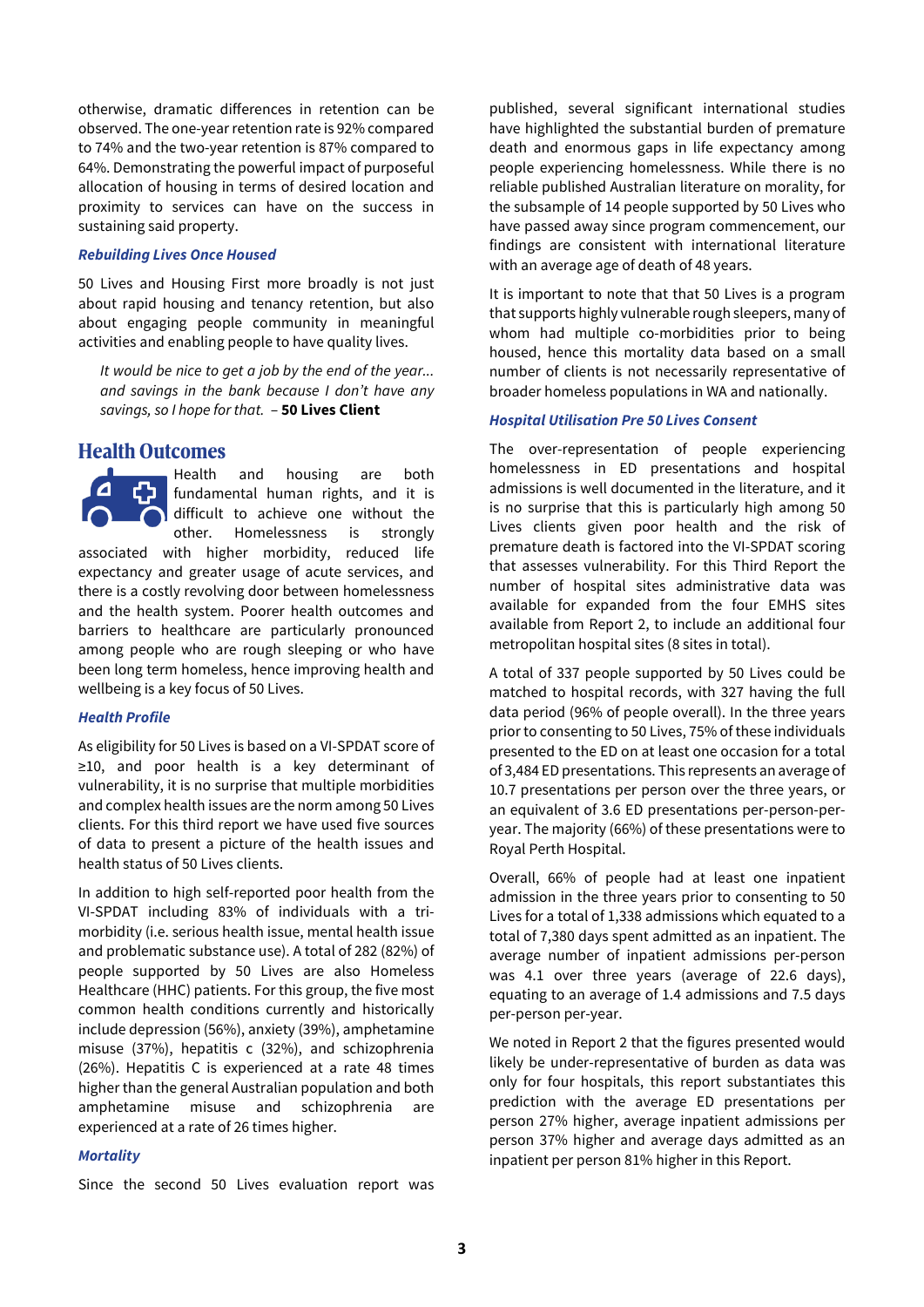#### *Aggregate Cost of Hospital Use Pre-Consent*

Crude costings based on the aggregate ED and inpatient data and ambulance arrivals for 327 individuals equate to a total of over \$19.5 million in health service usage in the three years prior to them consenting to 50 Lives support. This equates to \$59.7k per person over the three years or \$19.9k per-person per-year.

#### *Changes in Hospital Utilisation Once Housed*

For this Report, we were able to match and analyse hospital data for a cohort of 97 people who have been housed for at least one year, and 50 people who have been housed for at least two years.

Overall, fewer people presented to ED in both the oneand two-years post housing period (18% and 21% reduction respectively), and the total number of ED presentations among those housed one and two years also declined (47% and 34% reduction respectively). The most common primary diagnosis per ED presentation in the year before was mental health, which reduced as the primary reason by 20% in the year after housing.

Overall, fewer people were also admitted as an inpatient in the one- and two-years post housing (25% and 17% reduction respectively), and the number of admissions also reduced (46% and 25%). However, the number of days admitted as an inpatient differed for the one- and two-year periods, where a reduction of 37% days was observed in the one-year period, but an increase in days of 3% was observed in the two-year period. This means that in the two-year post housing period, fewer people were admitted on fewer occasions but they were admitted for longer periods of time.

#### *Changes in Cost of Hospital Use Once Housed*

For the 97 individuals housed for at least one year with matched hospital data, there was a reduction in hospital and ambulance usage equivalent to \$10.1k per person. For the 50 individuals housed for at least two years with matched hospital data, there was a decrease in hospital and ambulance usage equivalent to \$466 per person over two years.

#### *Role of Health Sector Collaborators*

It is important to note that health is by no means just an 'outcome'. The positive changes in health outcomes observed to date would not be possible without the integral involvement of health organisations within the 50 Lives collaboration, ranging from formal involvement through steering group and working groups, through to direct healthcare provided to many 50 Lives clients. This breadth of health sector collaboration is a hallmark of 50 Lives and does not exist to the same extent in all Housing First programs.

*A significant challenge is to identify and support the more hidden group of people who are homeless; those choosing not to use homeless services, or those living outside the areas serviced by homeless services. Given the poor health of people who are homeless however, even those not accessing homelessness services are likely to require healthcare, hence hospitals and mental health services have an important role to play in identifying people who are homeless or at risk of homelessness, and can be a conduit for building trust and connecting them to other support.* **- Dr James Hickey, Dual Diagnosis Clinician**

# Justice Outcomes

The strong association between homelessness and increased likelihood of contact with the Justice system is well documented, with people experiencing homelessness far more likely than the general population to have been victims of crime, to have committed offences, and to have been imprisoned.

In this third evaluation report, WA Police Force administrative data was matched for 315 (92%) people supported by 50 Lives (as at the end of September 2019), and this data has been used to look at patterns of offending and victimisation in the three years prior to people becoming part of 50 Lives and for the subsample that had been housed; the changes in offending and victimisation one and two years pre/post housing.

#### *Offending Pre 50 Lives Consent*

For the 315 that could be matched, 212 people (67%) had a total of 1,561 offences recorded in the three years prior to consenting to 50 Lives. The three most common types of recorded offences were drug related offences (25%), theft (23%) and public order offences (14%), such as begging, loitering or being drunk in a public place. A total of 191 people (61%) received at least one move on order at some time in the three years prior to consent, with a collective total of 2,065 move on orders received during this period. Two-thirds (204 people) had a court appearance during the three years prior to 50 Lives consent, with a total of 1,223 court appearances, the majority (96%) of these were heard in the Magistrates Court.

#### *Aggregate Cost of Offending Pre-Consent*

The cost of court appearances and offences committed is estimated at \$4.1 million for the 315 individuals that were able to be matched in police data in the three years prior to consenting to 50 Lives. This equates to \$13.2k per-person or \$4.4k per-person per-year.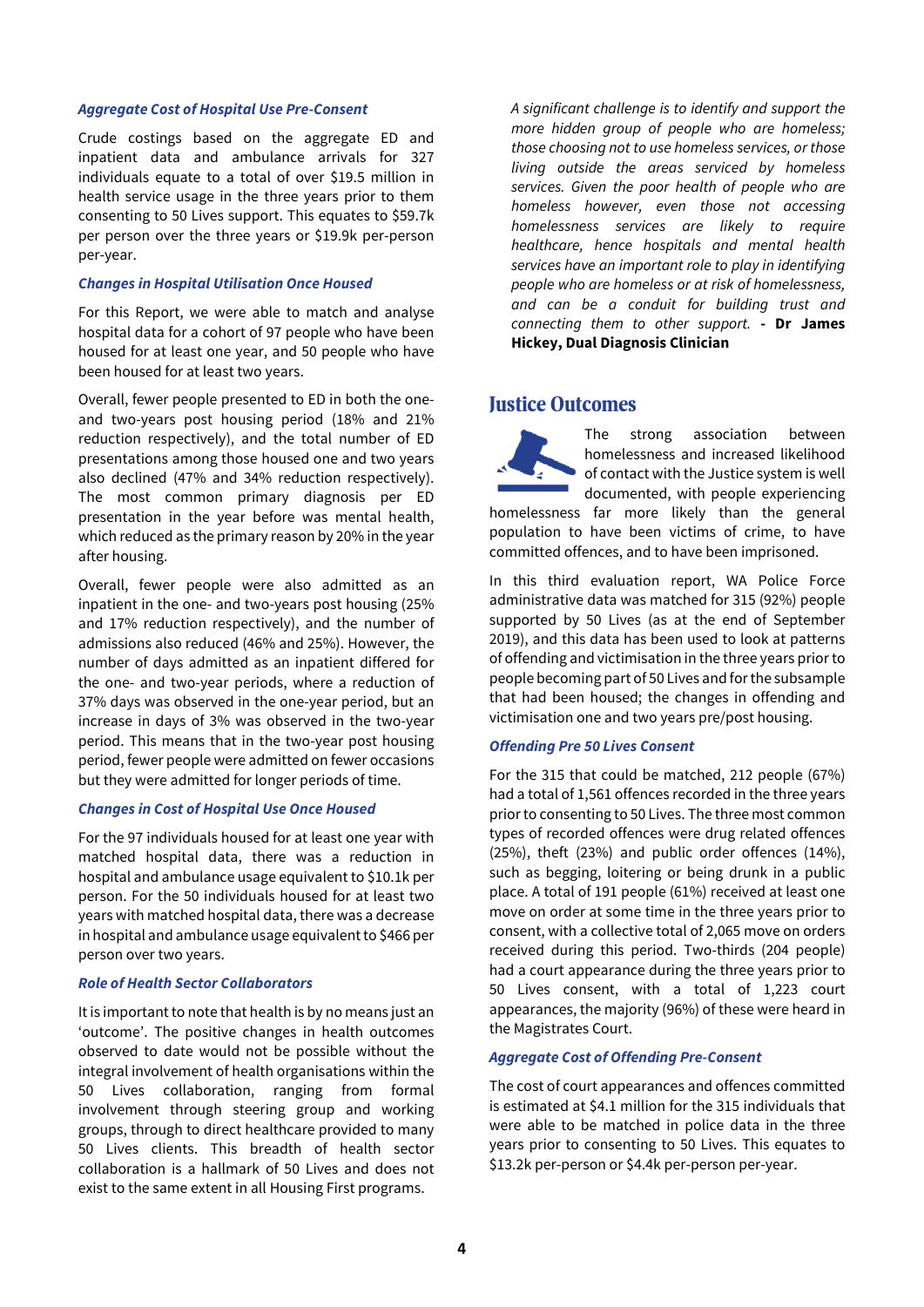#### *Changes in Offending Once Housed*

In published Housing First studies, it has been highlighted that once they are housed, participants typically live on very low incomes and in disadvantaged neighbourhoods, increasing the odds of criminal justice interaction. As demonstrated, there was an overall decrease in reported offending once housed, however certain offences did increase. For this report we looked at changes in police interactions for a subset of 104 people housed for at least one year and a subset of 49 people housed for at least two years. For the 104 people housed for at least one year there was a 35% decrease in reported offending with the largest reductions seen in burglary and property offences and public order offences, with an observed increase including family and domestic related offences including breaching restraining orders, theft and fraud. There was an even larger reduction in recorded offences observed (43%) among the 49 people housed for at least two years. In addition to looking at changes in the number of offences committed across the housed 50 Lives cohort, changes in the number of people committing offences is an important barometer of impact. Overall, 59% of people who were housed for at least a year had no offending in the year before they were housed, this increased to 75% of people with no offending in the year after being housed.

For the 104 people housed for at least one year, there was 62% reduction in move on orders received in the year after being housed with a 57% reduction for the 49 people housed for at least two years. Further evidencing the role that long-term housing (with support) could play in reducing police burden for those experiencing homelessness. Additionally, there were statistically significant reductions (p<0.001) in the number of court appearances post housing; with an observed reduction of 68% in the one-year housed group and a 74% reduction in the two years housed group.

While the total number of offences is high, it is important to note that overall, the severity of offences and the degree of harm caused to others for this cohort is overall low. Using the WA Crime Harm Index (WACHI) we have computed crime harm scores for those people in the 50 Lives cohort using offence data. For evaluation purposes, a crime harm index allows harm thresholds to be defined, with the cohort analysed as high, moderate or low harm offenders. Analysis using a harm index lens is relatively new in the field of Criminology and thresholds have not been widely agreed upon. For this study a harm score of 30 was used to define high harm offending. When looking at the three years prior to consenting to 50 Lives, the most common offence categories were drug related offences with WACHI scores between 2-5; theft and stealing with WACHI

scores between 3-8, and; public order offences with WACHI scores between 4-5, thus the majority of the offences reported for this cohort are much lower than the threshold. This is the first time to our knowledge that a crime harm index has been applied in a homelessness context, and it provides empirical support for a common contention in the literature, namely that people experiencing homelessness are more likely to be involved in non-violent and less severe crimes.

#### *Changes in Cost of Justice Use Once Housed*

For the 104 individuals housed for at least one year with matched WA Police Force data there was reduction in justice contacts equivalent to \$1.6k per person. For the 49 individuals housed for at least two years with matched WA Police Force data, there was reduction in justice contacts equivalent to \$3.2k per person.

#### *Victimisation Pre 50 Lives Consent*

It would be false to define and portray the homeless population as predominantly perpetrators of crime, as homelessness also goes hand in hand with susceptibility to suffering harm and crime at the hands of others. For the 315 people supported by 50 Lives that were matched in WA Police Force records, 201 people (64%) were recorded as victims of crime a total of 749 times in the *three years prior to consent.* The majority of these offences were related to FDV (32%), offences against the person (20%, this includes non-family related assaults and threatening behaviour) and theft (18%).

#### *Changes in Victimisation Once Housed*

While it varies by type of offence, the disturbing inverse relationship between being housed and the likelihood of victimisation remains; for the individuals who were *housed for either one or two years*, the number of times they were a victim of crime increased, by 70% in the one year post housing, and by 48% in two years post hosing. Overall for the 104 individuals that were *housed for one year*, an increase was observed for the majority of offence categories, with the largest increase seen in property damage. As the majority of people supported by 50 Lives were rough sleeping prior to being housed, not having property to damage prior to being permanently housed is unsurprising. Additionally, other reasons such as being more confident and supported to report crime could contribute to this increase.

#### *Victimisation and Offending*

Finally, there was a large overlap between the number of people who were both an offender and victim of crime (45%). In part this reflects the commonality of risk factors for both offending and victimisation – behavioural responses to childhood abuse and trauma,